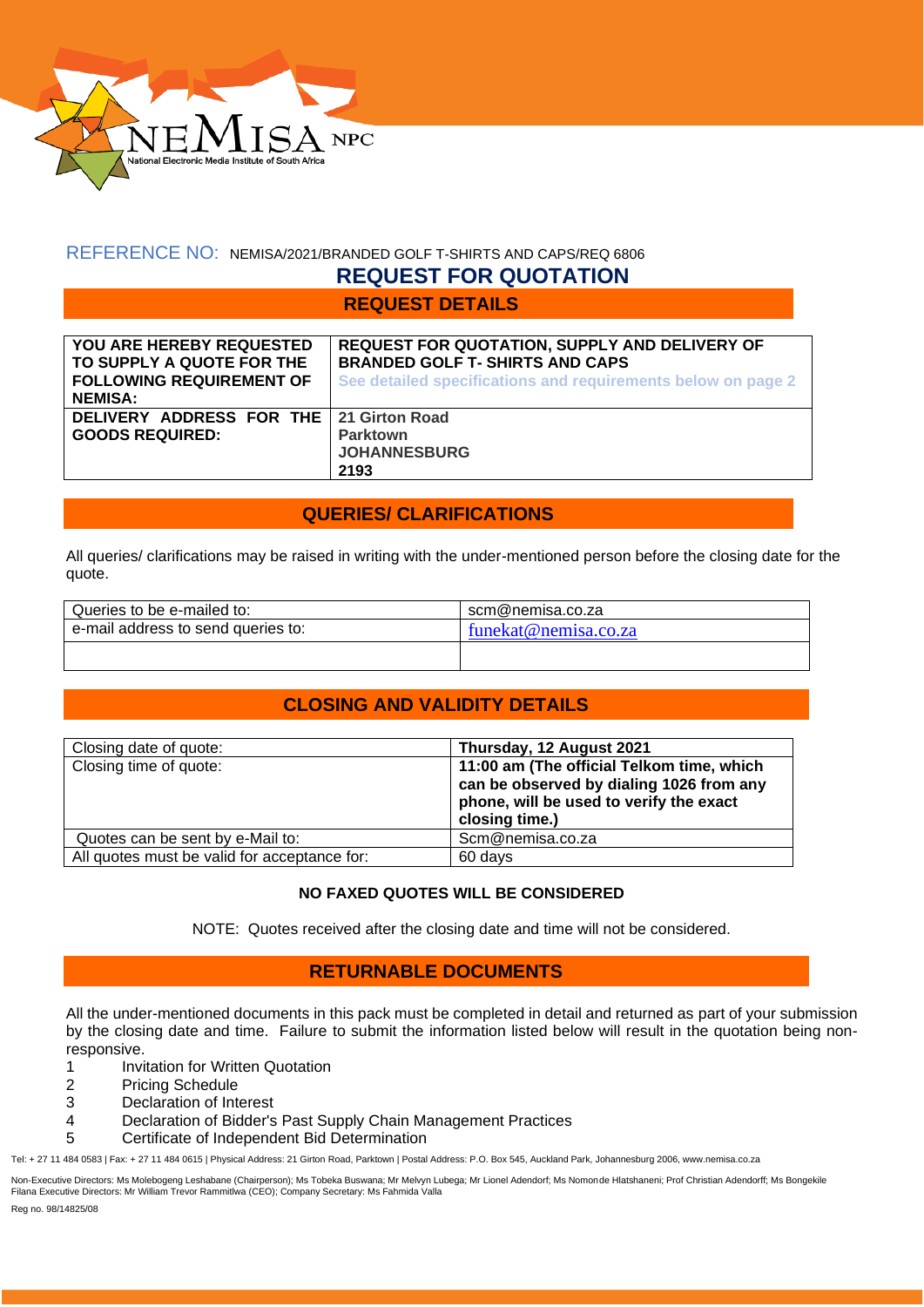- 6 Valid BBBEE Certificate<br>7 Valid Tax Clearance
- 7 Valid Tax Clearance<br>8 Preferential Procurer
- 8 Preferential Procurement Claim Form in terms of the Preferential Procurement Regulation,2017
- It is a requirement that all suppliers/ services providers to NEMISA shall be registered on the National Treasury Central Supplier Database (CSD). Respondents are therefore required to be registered as a supplier on the CSD when submitting a quote. For registration, the CSD website can be accessed on the following link: <http://ocpo.treasury.gov.za/Pages/default.aspx>

Respondents must submit proof of their registration on the CSD, or if not yet registered, provide proof of their application to be registered, with their quote.

## **GENERAL INSTRUCTIONS**

This Request for Quote is subject to the General Conditions of Contract (GCC) that the provider accepts, when submitting a quote. The GCC is available from the Treasury website and can be accessed by clicking on the following link:

<http://www.treasury.gov.za/divisions/ocpo/sc/GeneralConditions/General%20Conditions%20of%20Contract.pdf>

### **EVALUATION PROCESS**

This quote will be evaluated based on responsiveness to the requirements listed here under, specification compliance price and B-BBEE.

- Quote delivered before the closing time
- All returnable documents submitted
- Valid BBBEE Certificate
- Valid Tax Clearance Certificate
- Any other requirement as listed under Special Requirements below

### **DETAILED SPECIFICATIONS/ REQUIREMENTS LIST**

Quotes will only be considered from suppliers who can quote for all the items required. Quotes for only one or a selected group of items will not be considered.

| No. | <b>Items</b>                                                                                                   | Quantity |
|-----|----------------------------------------------------------------------------------------------------------------|----------|
| 1.  | <b>NEMISA-Branded Golf T shirts</b>                                                                            | 300      |
|     | Orange Golf T-shirts 300 threaded cotton (good quality) with only<br>NEMISA logo.                              |          |
|     | SIZES: Small 20, Medium 100, Large 80, XL 50 and XXL 50                                                        |          |
| 2.  | <b>NEMISA-Branded Caps</b>                                                                                     | 150      |
|     | Full colour Logo Baseball Cap Dad Hat, 100% Cotton, Polo Style<br>Plain Blank, Adjustable Size, colour: Orange |          |
|     |                                                                                                                |          |
|     |                                                                                                                |          |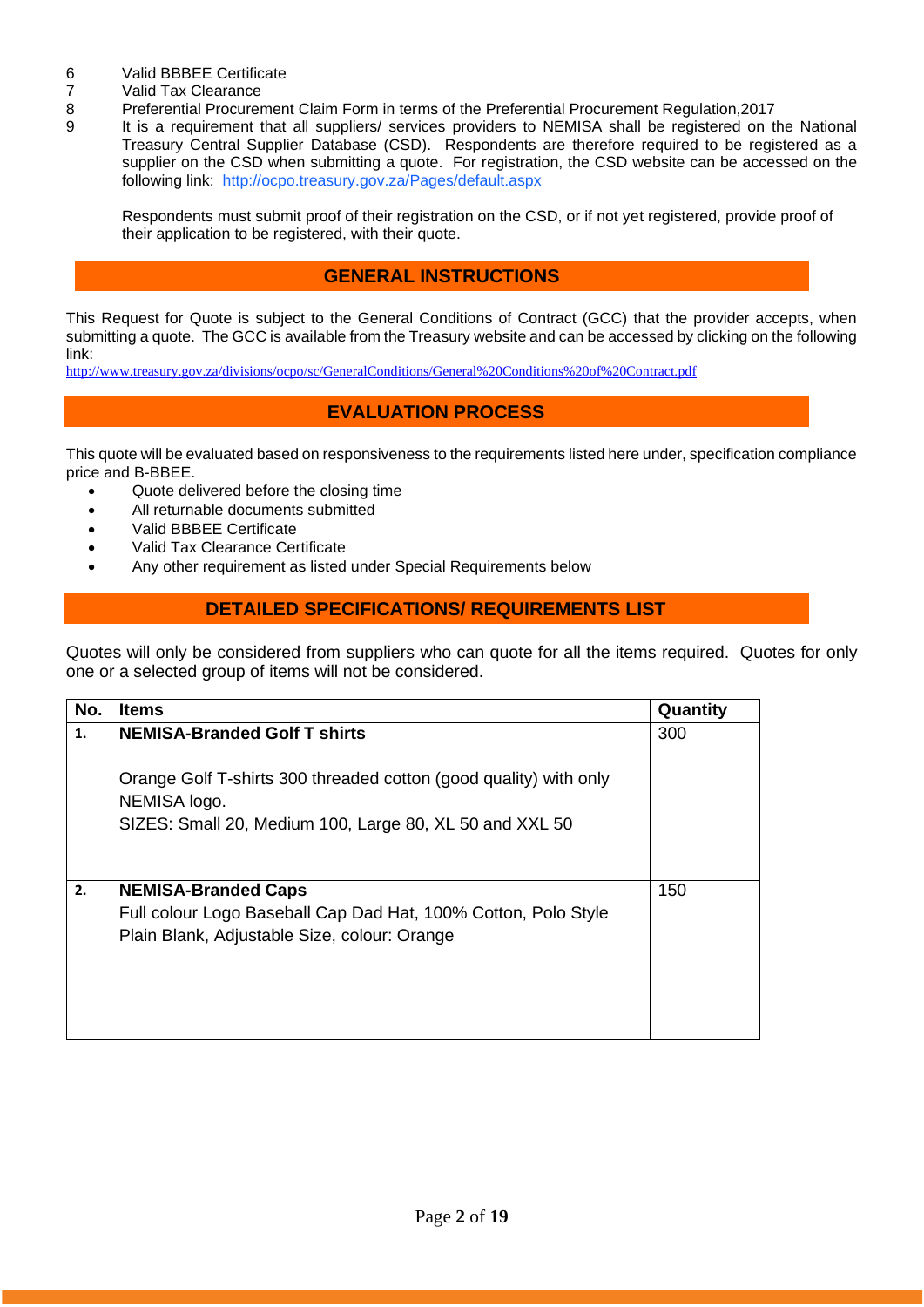### **INVOICING INSTRUCTIONS**

- All invoices shall comply with Section 20 of the VAT Act No 89 of 1991.
- All enquiries should be addressed to name on telephone number at e-mail address should you be the successful supplier.

### **INVITATION FOR WRITTEN QUOTATION THIS FORM SHOULD BE COMPLETED IN DETAIL**

| Supply and delivery face | <b>COMPANY NAME:</b>                      |  |
|--------------------------|-------------------------------------------|--|
| masks                    | <b>CONTACT PERSON:</b>                    |  |
|                          | <b>ADDRESS:</b>                           |  |
|                          | <b>TEL NO:</b>                            |  |
|                          | <b>FAX NO:</b>                            |  |
|                          | <b>EMAIL ADDRESS:</b>                     |  |
|                          | <b>VAT REGISTRATION</b><br><b>NUMBER:</b> |  |

| The General Conditions of Contract will quide this procurement and is<br>available on the National Treasury website at                                                                                                                                                                                                                                                                  |                         |
|-----------------------------------------------------------------------------------------------------------------------------------------------------------------------------------------------------------------------------------------------------------------------------------------------------------------------------------------------------------------------------------------|-------------------------|
| http://www.treasury.gov.za/divisions/ocpo/sc/GeneralConditions/General%20Conditions%2<br>0of%20Contract.pdf                                                                                                                                                                                                                                                                             | YES<br><b>NO</b>        |
| Noted?                                                                                                                                                                                                                                                                                                                                                                                  |                         |
| As soon as it becomes known to the appointed provider that he/she will not be<br>able to deliver the goods within the delivery period and/or against the quoted<br>price and/ or as specified, NEMISA must be given immediate written notice to<br>this effect. NEMISA reserves the right to implement remedies as provided for<br>in the GCC which may include cancellation. Accepted? | <b>YES</b><br><b>NO</b> |

| IS THE PRICE FIRM (FIRM PRICES PREFERRED)?                         |   |
|--------------------------------------------------------------------|---|
| TOTAL PRICE INCLUDING VAT (BROUGHT FROM<br><b>PRICING SCHEDULE</b> | R |
| <b>REMARKS (IF ANY)</b>                                            |   |

| <b>NAME OF SIGNATORY:</b>                                                                 |  |
|-------------------------------------------------------------------------------------------|--|
| <b>SIGNATURE OF RESPONDENT:</b><br>(confirming all information to be<br>true and correct) |  |
| <b>NAME OF WITNESS:</b>                                                                   |  |
| <b>SIGNATURE OF WITNESS:</b>                                                              |  |
| DATE:                                                                                     |  |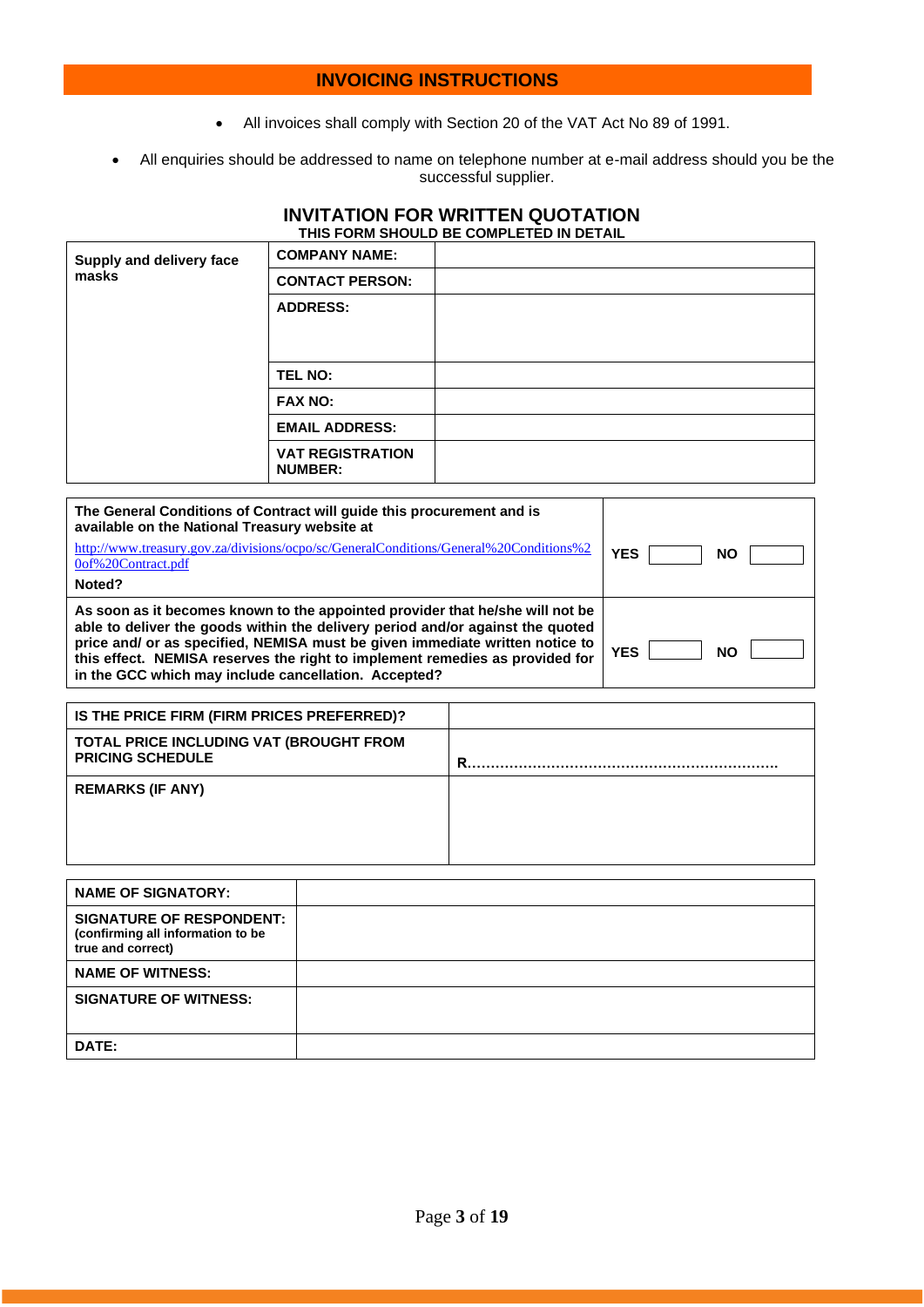# **PRICING SCHEDULE – FIRM PRICES**

#### **NAME OF RESPONDENT:**

#### **NOTE:**

### 1: **ONLY FIRM PRICES WILL BE ACCEPTED. NON-FIRM PRICES (INCLUDING PRICES SUBJECTTO RATES OF EXCHANGE VARIATIONS) WILL NOT BE CONSIDERED**

| Item<br>No. | <b>Description</b>                            | Quantity | <b>Unit Price</b><br>Rand<br>(Excl. VAT) | <b>Total Price</b><br>Rand<br>(Excl. VAT) |  |
|-------------|-----------------------------------------------|----------|------------------------------------------|-------------------------------------------|--|
| 1.          | <b>NEMISA-Branded Golf T</b><br><b>shirts</b> | 300      |                                          |                                           |  |
| 2.          | <b>NEMISA-Branded Caps</b>                    | 150      |                                          |                                           |  |
|             | <b>SUB-TOTAL</b>                              |          |                                          |                                           |  |
| <b>VAT</b>  |                                               |          |                                          |                                           |  |
|             | <b>TOTAL COST (VAT INCLUDED)</b>              |          |                                          |                                           |  |

**NOTE: The quantities indicated above are not fixed. NEMISA reserves the right to change the quantity per item listed above in its sole discretion during the validity period. NEMISA reserves the right not to make an award, or to award all the items to one supplier/ service provider or to make awards to different suppliers/ service providers for the same or different items.**

| TO BE COMPLETED BY THE PROVIDER                                                                           |                         |                                                                  |           |  |
|-----------------------------------------------------------------------------------------------------------|-------------------------|------------------------------------------------------------------|-----------|--|
|                                                                                                           |                         | <b>TICK WHICHEVER IS APPLICABLE</b><br><b>FOR YES/NO ANSWERS</b> |           |  |
| Does the offer comply with the specification(s)?                                                          | <b>YES</b><br><b>NO</b> |                                                                  |           |  |
| IF NOT TO SPECIFICATION, STATE DEVIATION IN HERE OR SUPPLY<br><b>ADDITIONAL PAGE DETAILING DEVIATION:</b> |                         |                                                                  |           |  |
| Indicate period required for delivery after initial order                                                 |                         |                                                                  |           |  |
| Is the delivery period firm?                                                                              | <b>YES</b>              |                                                                  | <b>NO</b> |  |
| Delivery basis (Ex stock, Ex-factory, etc)                                                                |                         |                                                                  |           |  |

**Note: All delivery costs must be included in the bid price for delivery at the prescribed destination.**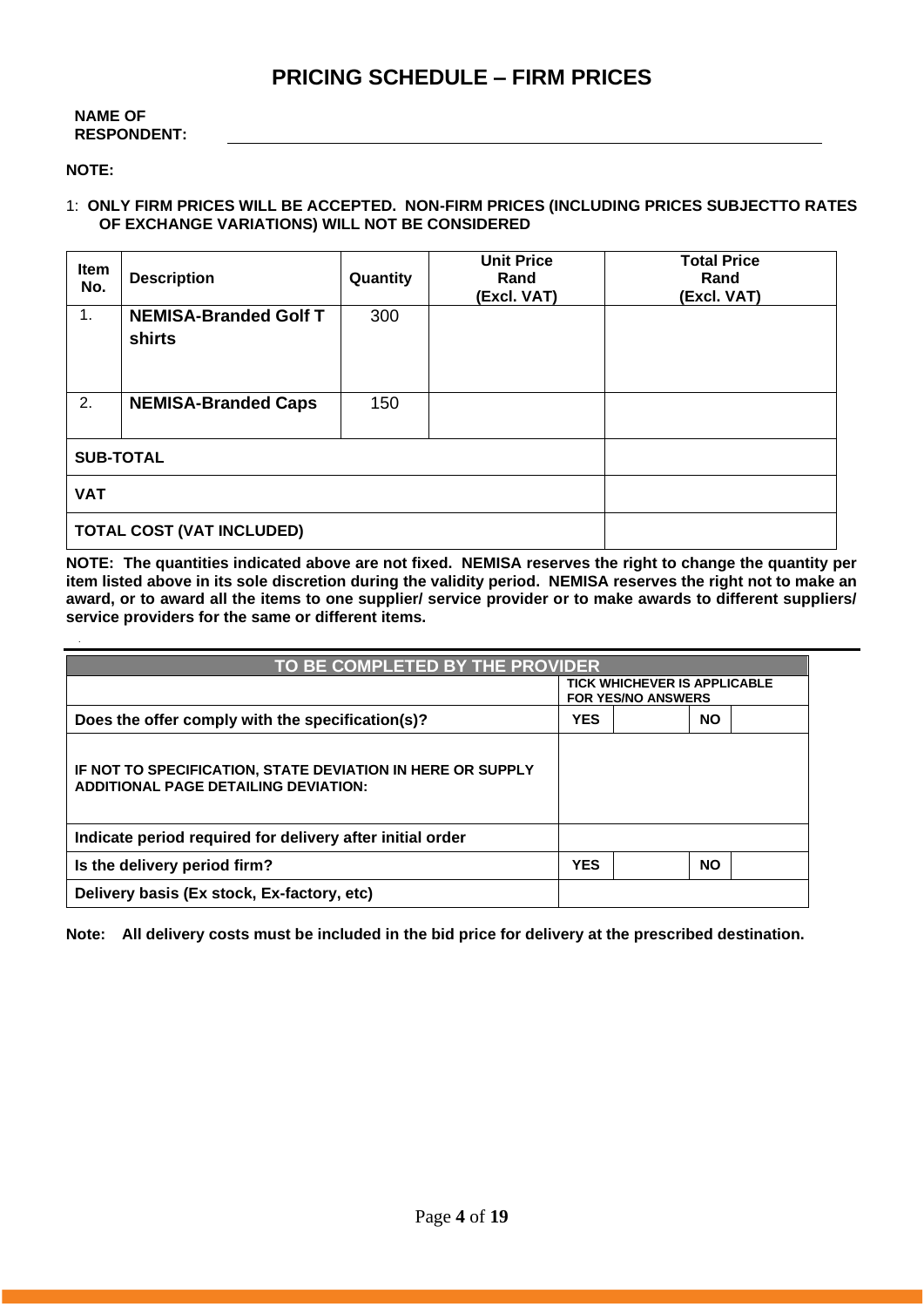# **DECLARATION OF INTEREST**

- 1. Any legal person, including persons employed by the State<sup>1</sup>, or persons having a kinship with persons employed by the State, including a blood relationship, may make an offer or offers in terms of this invitation to bid (includes a price bid, advertised competitive bid, limited bid or proposal). In view of possible allegations of favouritism, should the resulting bid, or part thereof, be awarded to persons employed by the State, or to persons connected with or related to them, it is required that the bidder or his/her authorised representative declare his/her position in relation to the evaluating/ adjudicating authority where –
- 1.1. The bidder is employed by the State; and/or
- 1.2. The bidder is a Management Board member of NEMISA and/or
- 1.3. The legal person on whose behalf the bidding document is signed, has a relationship with persons/a person who are/is involved in the evaluation and or adjudication of the bid(s), or where it is known that such a relationship exists between the person or persons for or on whose behalf the declarant acts and persons who are involved with the evaluation and or adjudication of the bid.
- 2. In order to give effect to the above, the following questionnaire must be completed and submitted with the bid.

| 2.1.   | Full Name of bidder or his or her<br>representative:                                                                                                                                                                                                                    |
|--------|-------------------------------------------------------------------------------------------------------------------------------------------------------------------------------------------------------------------------------------------------------------------------|
| 2.2.   | Identity Number:                                                                                                                                                                                                                                                        |
| 2.3.   | Position occupied in the Company<br>(director, trustee, shareholder, etc <sup>2</sup> ):                                                                                                                                                                                |
| 2.4.   | <b>Company Registration Number:</b>                                                                                                                                                                                                                                     |
| 2.5.   | Tax Reference Number:                                                                                                                                                                                                                                                   |
| 2.6.   | VAT Registration Number:                                                                                                                                                                                                                                                |
| 2.6.1. | The names of all directors/trustees/shareholders/members, their individual identity numbers, tax reference<br>numbers and, if applicable, employee/ Persal numbers must be indicated in paragraph 3 below                                                               |
| 2.7.   | Are you or any person connected with the bidder presently employed by the State?<br>YES / NO                                                                                                                                                                            |
| 2.7.1. | If so, furnish the following particulars                                                                                                                                                                                                                                |
|        | Name of person/ director/ trustee/<br>$\Box$<br>shareholder/ member:<br>Name of State institution at which<br>$\Box$<br>you or the person connected to the<br>bidder is employed:<br>Position occupied in the State<br>$\Box$<br>institution:<br>Any other particulars: |
|        |                                                                                                                                                                                                                                                                         |

1 "State" means

(b) Any municipality or municipal entity;

(d) National Assembly or the National Council of Provinces;

<sup>(</sup>a) Any national or provincial department, national or provincial public entity or constitutional institution within the meaning of the Public Finance Management Act, 1999 (Act No 1 of 1999);

<sup>(</sup>c) Provincial legislature;

<sup>(</sup>e) Parliament.

<sup>&</sup>lt;sup>2</sup> "Shareholder" means a person who owns shares in the company and is actively involved in the management of the enterprise or business and exercises control over the enterprise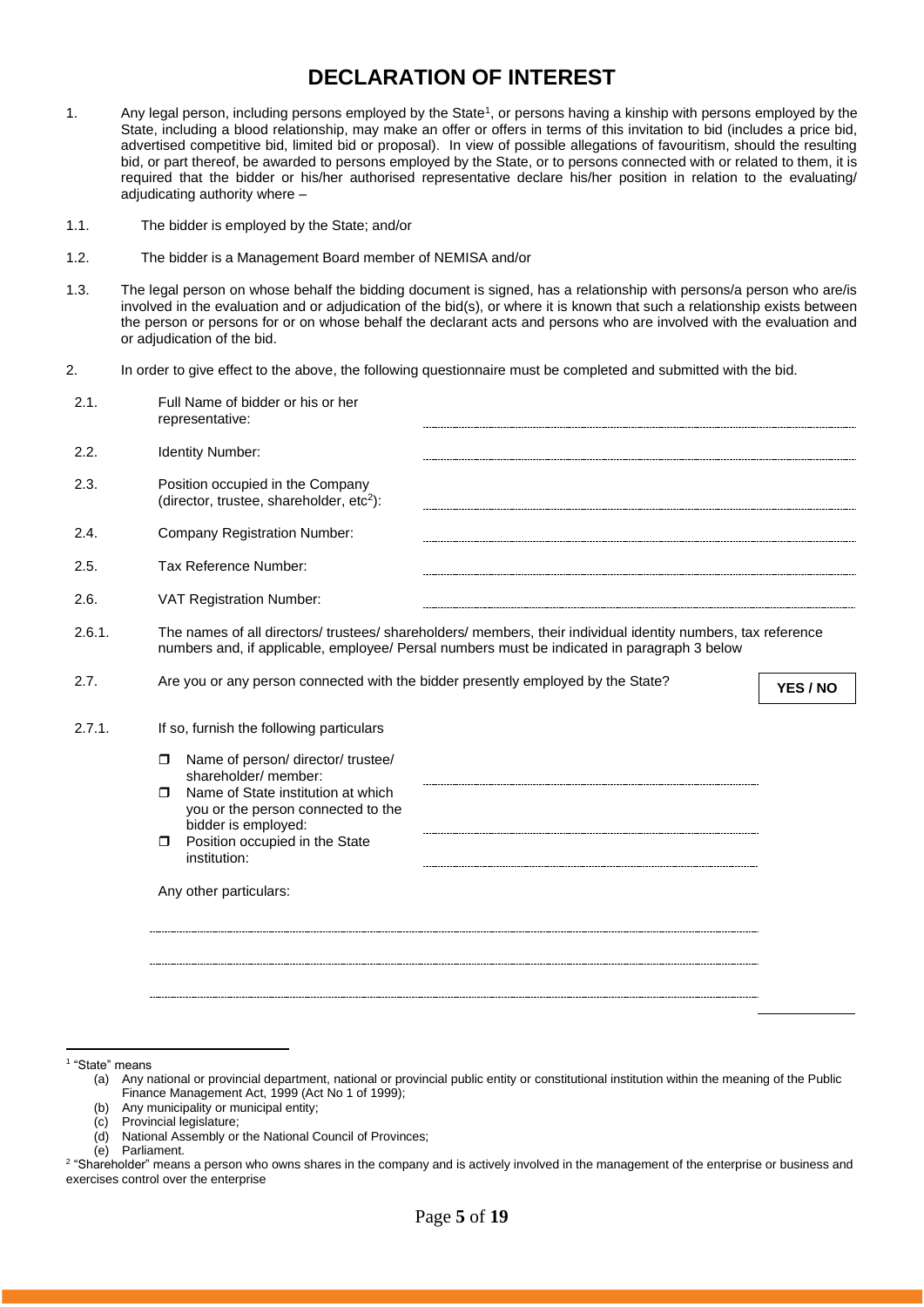| 2.7.2.      | If you are presently employed by the state, did you obtain the appropriate authority to undertake<br>remunerative work outside employment in the public sector?                                                                            | YES / NO |
|-------------|--------------------------------------------------------------------------------------------------------------------------------------------------------------------------------------------------------------------------------------------|----------|
| $2.7.2.1$ . | If yes, did you attach proof of such authority to the bid document?                                                                                                                                                                        | YES / NO |
|             | (Note: Failure to submit proof of such authority, where applicable, may result in the<br>disqualification of the bid.)                                                                                                                     |          |
| 2.7.3.      | If no, furnish reasons for non-submission of such proof:                                                                                                                                                                                   |          |
|             |                                                                                                                                                                                                                                            |          |
| 2.8.        | Did you or your spouse, or any of the company's directors/shareholders/members or their<br>spouses conduct business with the State in the previous twelve (12) months?                                                                     | YES / NO |
| 2.8.1.      | If so, furnish the following particulars.                                                                                                                                                                                                  |          |
|             |                                                                                                                                                                                                                                            |          |
| 2.9.        | Do you, or any person connected with the bidder, have any relationship (family, friend, other)<br>with a person employed by the State and who may be involved with the evaluation and or                                                   | YES / NO |
|             | adjudication of this bid?                                                                                                                                                                                                                  |          |
| 2.9.1.      | If so, furnish the following particulars.                                                                                                                                                                                                  |          |
|             |                                                                                                                                                                                                                                            |          |
|             |                                                                                                                                                                                                                                            |          |
| 2.10.       | Are you, or any person connected with the bidder, aware of any relationship (family, friend,<br>other) between the bidder and any person employed by the State who may be involved with the<br>evaluation and or adjudication of this bid? | YES / NO |
| 2.10.1.     | If so, furnish the following particulars.                                                                                                                                                                                                  |          |
|             |                                                                                                                                                                                                                                            |          |
|             |                                                                                                                                                                                                                                            |          |
| 2.11.       | Do you or any of the directors/shareholders/members of the company have any interest in any<br>other related companies whether or not they are bidding for this contract?                                                                  | YES / NO |
| 2.11.1.     | If so, furnish the following particulars.                                                                                                                                                                                                  |          |
|             |                                                                                                                                                                                                                                            |          |
|             |                                                                                                                                                                                                                                            |          |
|             | Full details of directors/ trustees/ members/ shareholders.                                                                                                                                                                                |          |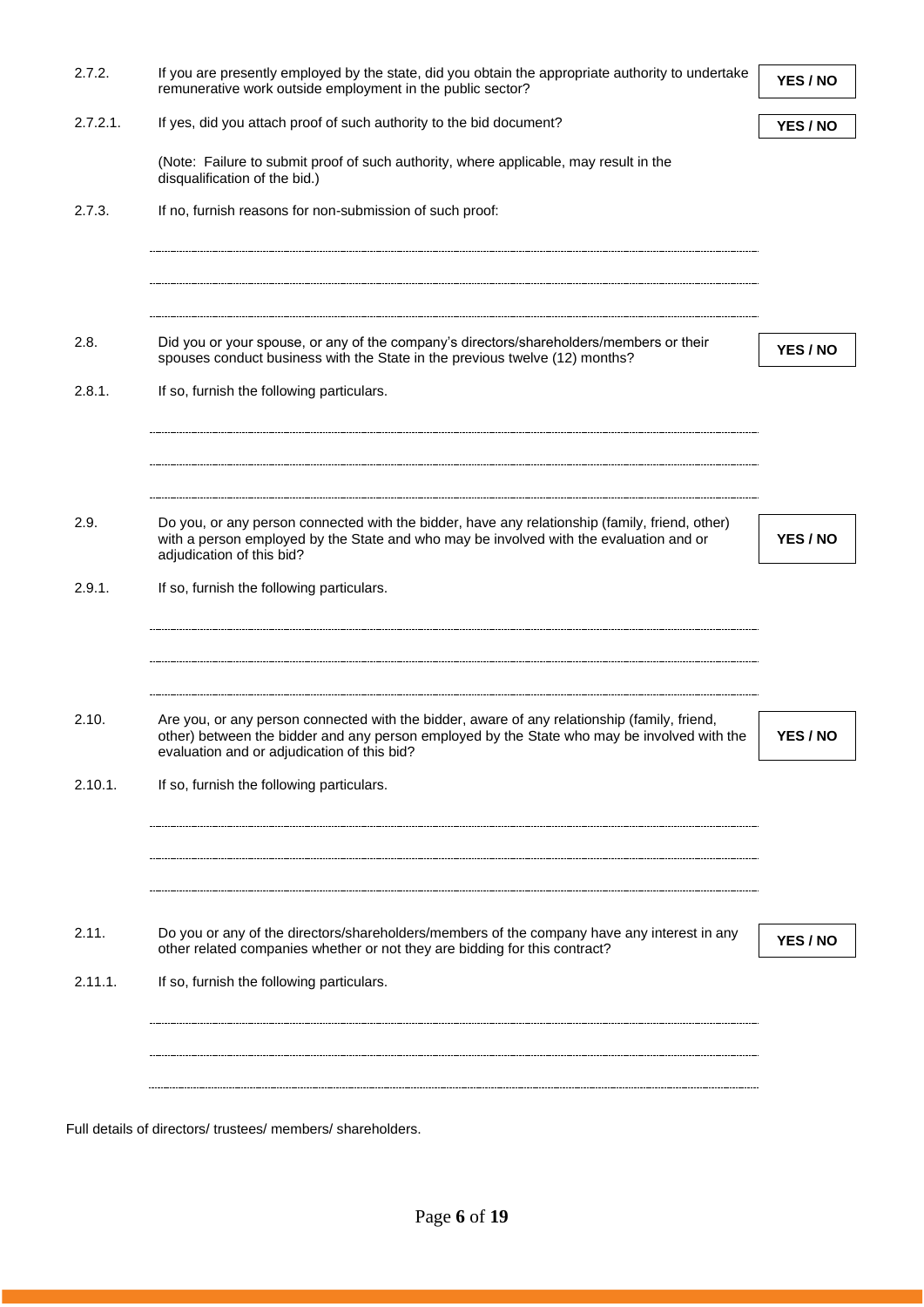| Full Name | <b>Identity Number</b> | Personal Tax<br>Reference No | State Employee<br>Number/ Persal<br>Number |
|-----------|------------------------|------------------------------|--------------------------------------------|
|           |                        |                              |                                            |
|           |                        |                              |                                            |
|           |                        |                              |                                            |
|           |                        |                              |                                            |
|           |                        |                              |                                            |
|           |                        |                              |                                            |
|           |                        |                              |                                            |
|           |                        |                              |                                            |
|           |                        |                              |                                            |
|           |                        |                              |                                            |

#### **DECLARATION**

I, THE UNDERSIGNED (NAME)

CERTIFY THAT THE INFORMATION FURNISHED IN PARAGRAPHS 2 AND 3 ABOVE IS CORRECT. I ACCEPT THAT THE STATE MAY REJECT THE BID OR ACT AGAINST ME IN TERMS OF PARAGRAPH 23 OF THE GENERAL CONDITIONS OF CONTRACT SHOULD THIS DECLARATION PROVE TO BE FALSE.

Signature Date

**Position** Name of bidder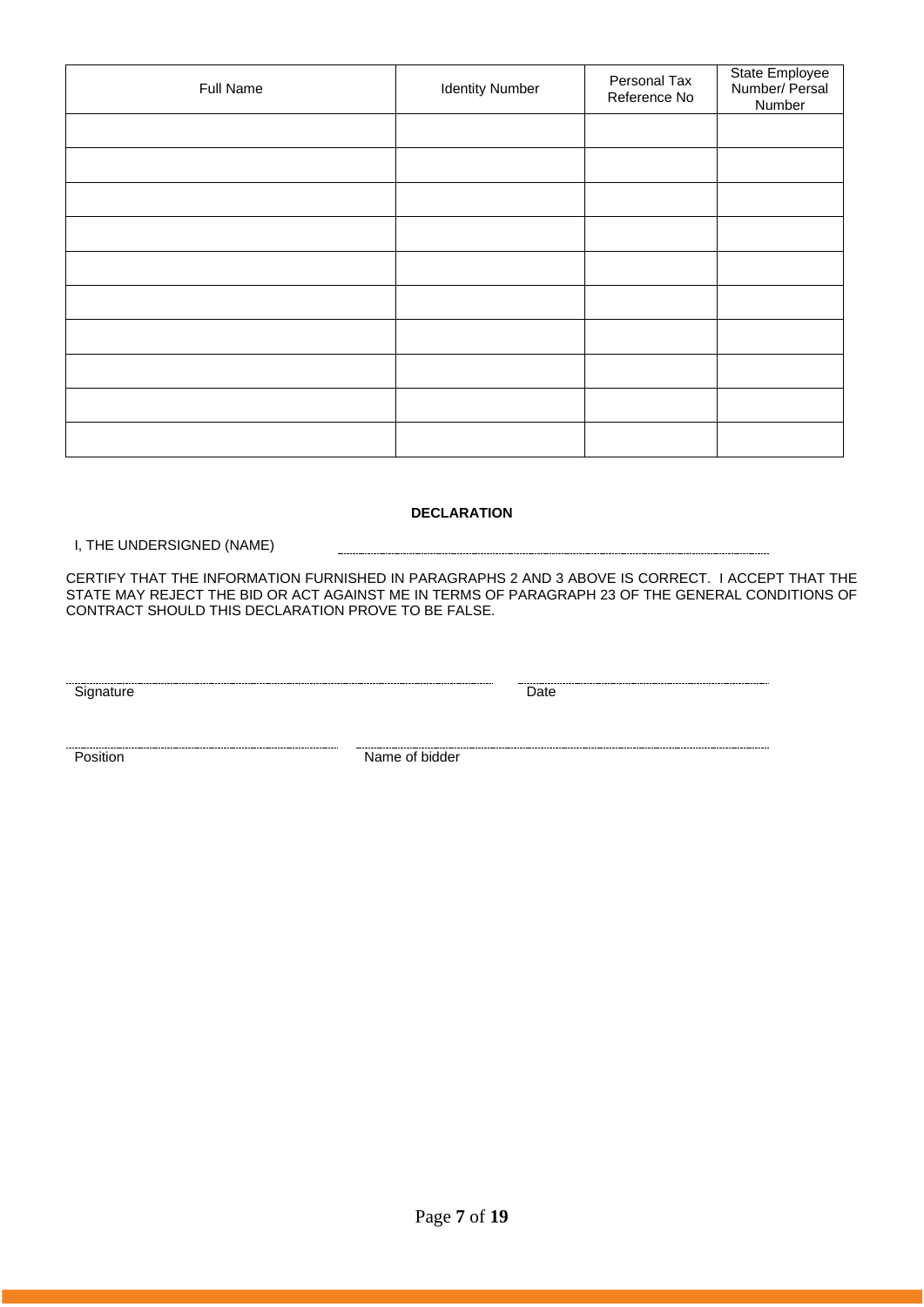# **DECLARATION OF BIDDER'S PAST SUPPLY CHAIN MANAGEMENT PRACTICES**

- 1 This declaration will be used by institutions to ensure that when goods and services are being procured, all reasonable steps are taken to combat the abuse of the supply chain management system.
- 2 The bid of any bidder may be disregarded if that bidder, or any of its directors have:
	- a. abused the NEMISA's supply chain management system;
	- b. committed fraud or any other improper conduct in relation to such system; or

c. failed to perform on any previous contract.

3 In order to give effect to the above, the following questionnaire must be completed and submitted with the bid.

| <b>Item</b> | Question                                                                                                                                                                                                                                                        | <b>Yes</b>    | <b>No</b>      |
|-------------|-----------------------------------------------------------------------------------------------------------------------------------------------------------------------------------------------------------------------------------------------------------------|---------------|----------------|
| 3.1         | Is the bidder or any of its directors listed on the National Treasury's database as<br>companies or persons prohibited from doing business with the public sector?                                                                                              | Yes<br>п      | <b>No</b><br>п |
|             | (Companies or persons who are listed on this database were informed in writing<br>of this restriction by the National Treasury after the audi alteram partem rule was<br>applied).                                                                              |               |                |
| 3.1.1       | If so, furnish particulars:                                                                                                                                                                                                                                     |               |                |
| 3.2         | Is the bidder or any of its directors listed on the Register for Tender Defaulters in terms<br>of section 29 of the Prevention and Combating of Corrupt Activities Act (No 12 of<br>2004)?                                                                      | Yes<br>П      | No<br>П        |
|             | enter the<br>National<br>То<br>the<br>Register<br>Treasury's website,<br>access<br>www.treasury.gov.za click on the icon "Register for Tender Defaulters" or<br>submit your written request for a hard copy of the Register to facsimile number<br>012-3265445. |               |                |
| 3.2.1       | If so, furnish particulars:                                                                                                                                                                                                                                     |               |                |
| 3.3         | Was the bidder or any of its directors convicted by a court of law (including a court<br>outside of the Republic of South Africa) for fraud or corruption during the past five<br>years?                                                                        | Yes<br>$\Box$ | Nο<br>П        |
| 3.3.1       | If so, furnish particulars:                                                                                                                                                                                                                                     |               |                |
| 3.4         | Was any contract between the bidder and any organ of state terminated during the<br>past five years on account of failure to perform on or comply with the contract?                                                                                            | Yes<br>П      | Nο<br>п        |
| 3.4.1       | If so, furnish particulars:                                                                                                                                                                                                                                     |               |                |

#### **CERTIFICATION**

I, THE UNDERSIGNED (FULL NAME) …………………………………………………………………………………………. CERTIFY THAT THE INFORMATION FURNISHED ON THIS DECLARATION FORM IS TRUE AND CORRECT.

I ACCEPT THAT, IN ADDITION TO CANCELLATION OF A CONTRACT, ACTION MAY BE TAKEN AGAINST ME SHOULD THIS DECLARATION PROVE TO BE FALSE.

Signature Date

Position Name of Bidder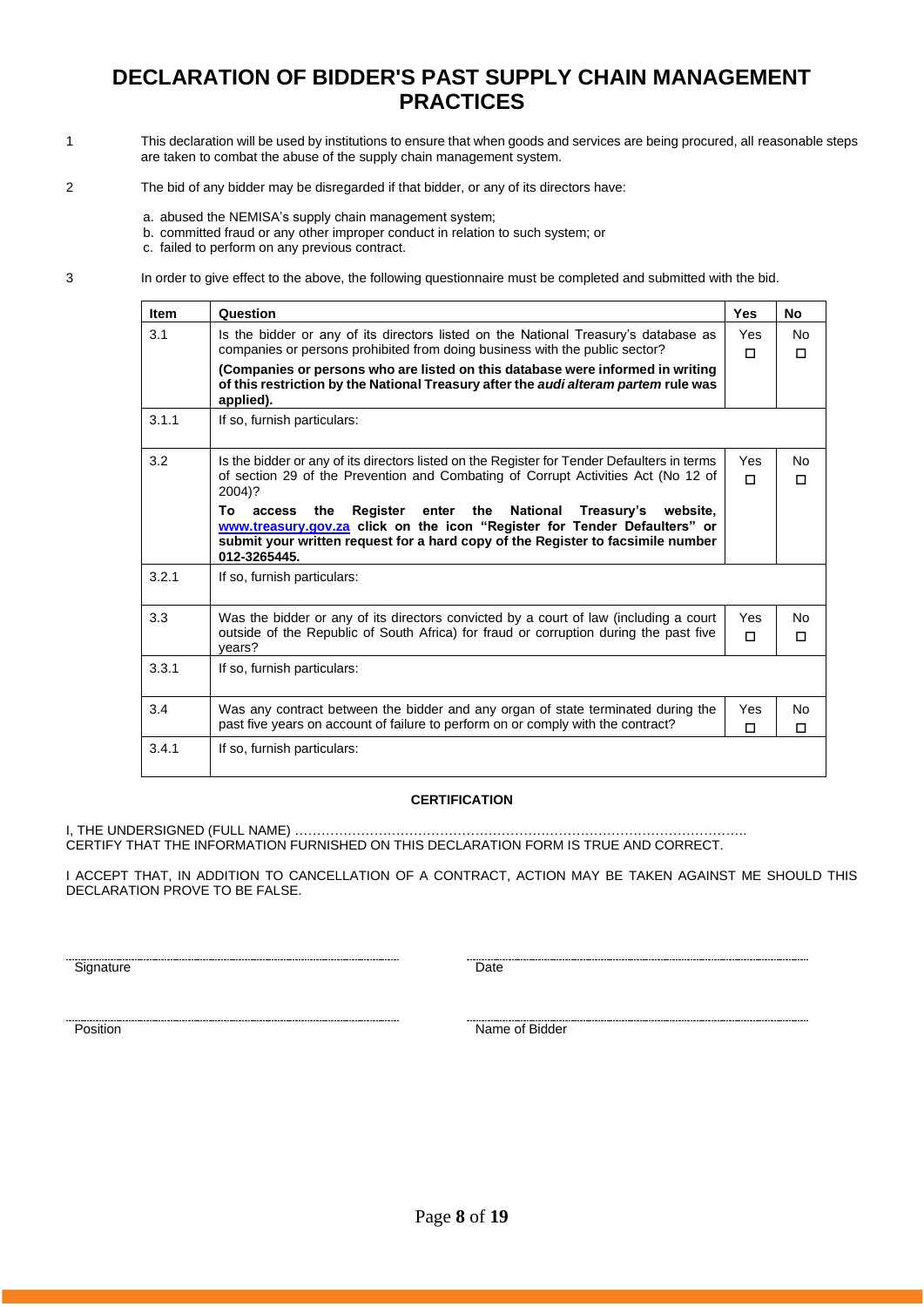# **CERTIFICATE OF INDEPENDENT BID DETERMINATION**

I, the undersigned, in submitting the accompanying bid:

### **NEMISA/2021/ BRANDED GOLF T SHIRTS AND CAPS/REQ 6806**

(Quotation Number and Description)

in response to the invitation for the bid made by:

|                          | <b>NEMISA</b>                                                                                                                                                                                                                                                                                                                                                                                        |
|--------------------------|------------------------------------------------------------------------------------------------------------------------------------------------------------------------------------------------------------------------------------------------------------------------------------------------------------------------------------------------------------------------------------------------------|
|                          | (Name of Institution)                                                                                                                                                                                                                                                                                                                                                                                |
|                          | do hereby make the following statements that I certify to be true and complete in every respect:                                                                                                                                                                                                                                                                                                     |
| I certify, on behalf of: | that:                                                                                                                                                                                                                                                                                                                                                                                                |
|                          | (Name of Respondent)                                                                                                                                                                                                                                                                                                                                                                                 |
| 1.                       | I have read and I understand the contents of this Certificate;                                                                                                                                                                                                                                                                                                                                       |
| 2.                       | I understand that the accompanying bid will be disqualified if this Certificate is found not to be true and<br>complete in every respect;                                                                                                                                                                                                                                                            |
| 3.                       | I am authorized by the bidder to sign this Certificate, and to submit the accompanying bid, on behalf of<br>the bidder;                                                                                                                                                                                                                                                                              |
| 4.                       | Each person whose signature appears on the accompanying bid has been authorized by the bidder to<br>determine the terms of, and to sign the bid, on behalf of the bidder;                                                                                                                                                                                                                            |
| 5.                       | For the purposes of this Certificate and the accompanying bid, I understand that the word "competitor"<br>shall include any individual or organization, other than the bidder, whether or not affiliated with the<br>bidder, who:                                                                                                                                                                    |
|                          | has been requested to submit a bid in response to this bid invitation;<br>□<br>could potentially submit a bid in response to this bid invitation, based on their qualifications, abilities<br>□<br>or experience; and<br>provides the same goods and services as the bidder and/or is in the same line of business as the<br>bidder                                                                  |
| 6.                       | The bidder has arrived at the accompanying bid independently from, and without consultation,<br>communication, agreement or arrangement with any competitor. However communication between<br>partners in a joint venture or consortium <sup>3</sup> will not be construed as collusive bidding.                                                                                                     |
| 7.                       | In particular, without limiting the generality of paragraphs 6 above, there has been no consultation,<br>communication, agreement or arrangement with any competitor regarding:                                                                                                                                                                                                                      |
|                          | prices;<br>◻<br>geographical area where product or service will be rendered (market allocation)<br>□<br>methods, factors or formulas used to calculate prices;<br>□<br>the intention or decision to submit or not to submit, a bid;<br>□<br>the submission of a bid which does not meet the specifications and conditions of the bid; or<br>□<br>bidding with the intention not to win the bid.<br>□ |
| 8.                       | In addition, there have been no consultations, communications, agreements or arrangements with any<br>competitor regarding the quality, quantity, specifications and conditions or delivery particulars of the<br>products or services to which this bid invitation relates.                                                                                                                         |

<sup>&</sup>lt;sup>3</sup> Joint venture or Consortium means an association of persons for the purpose of combining their expertise, property, capital, efforts, skill and knowledge in an activity for the execution of a contract.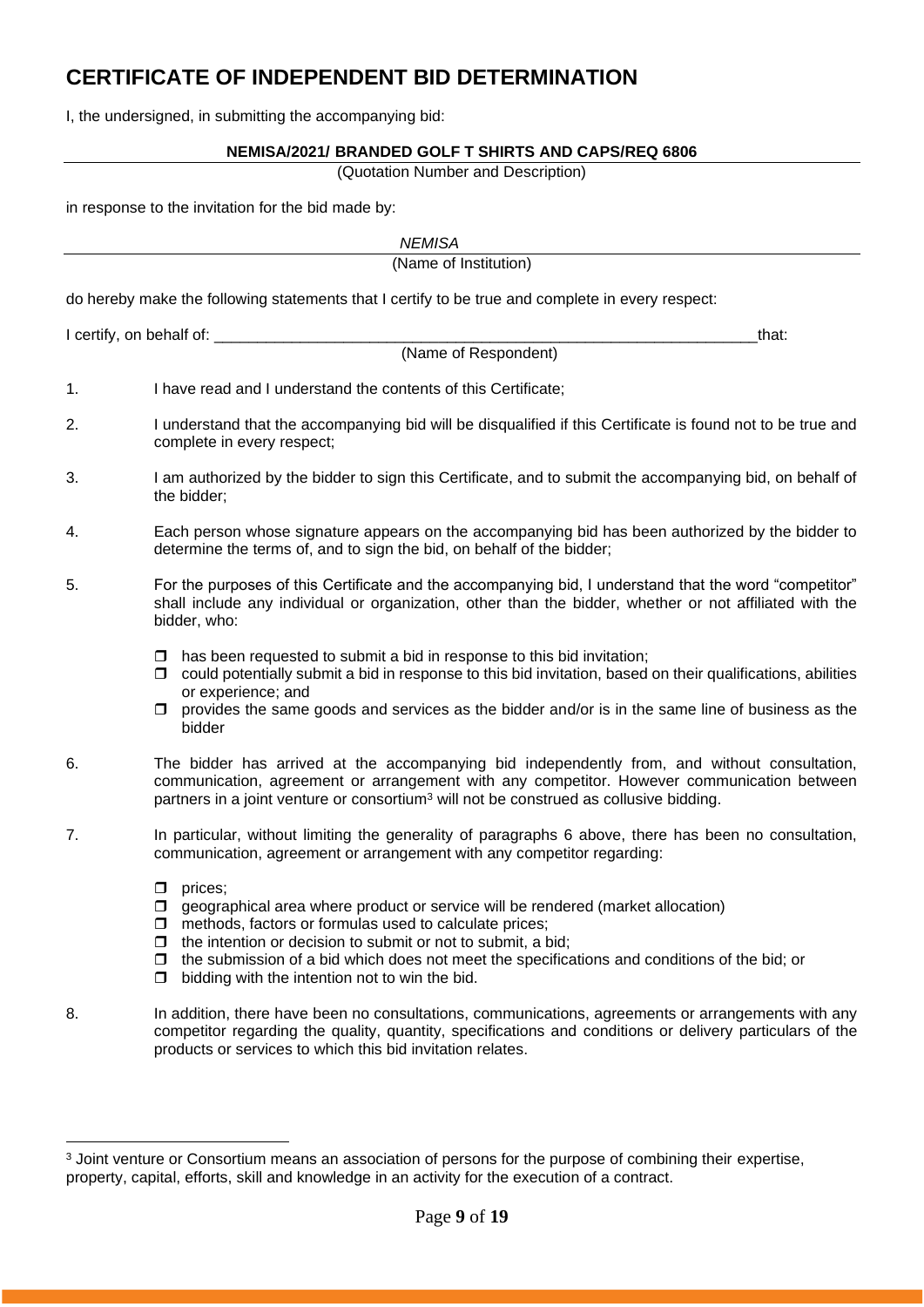- 9. The terms of the accompanying bid have not been, and will not be, disclosed by the bidder, directly or indirectly, to any competitor, prior to the date and time of the official bid opening or of the awarding of the contract.
- 10. I am aware that, in addition and without prejudice to any other remedy provided to combat any restrictive practices related to bids and contracts, bids that are suspicious will be reported to the Competition Commission for investigation and possible imposition of administrative penalties in terms of section 59 of the Competition Act No 89 of 1998 and or may be reported to the National Prosecuting Authority (NPA) for criminal investigation and or may be restricted from conducting business with the public sector for a period not exceeding ten (10) years in terms of the Prevention and Combating of Corrupt Activities Act No 12 of 2004 or any other applicable legislation.

|           | . |
|-----------|---|
| Signature |   |

………………………………………………… ………………………………………………….……

…………………………………………………. …………………………………………….………… Position **Name of Respondent**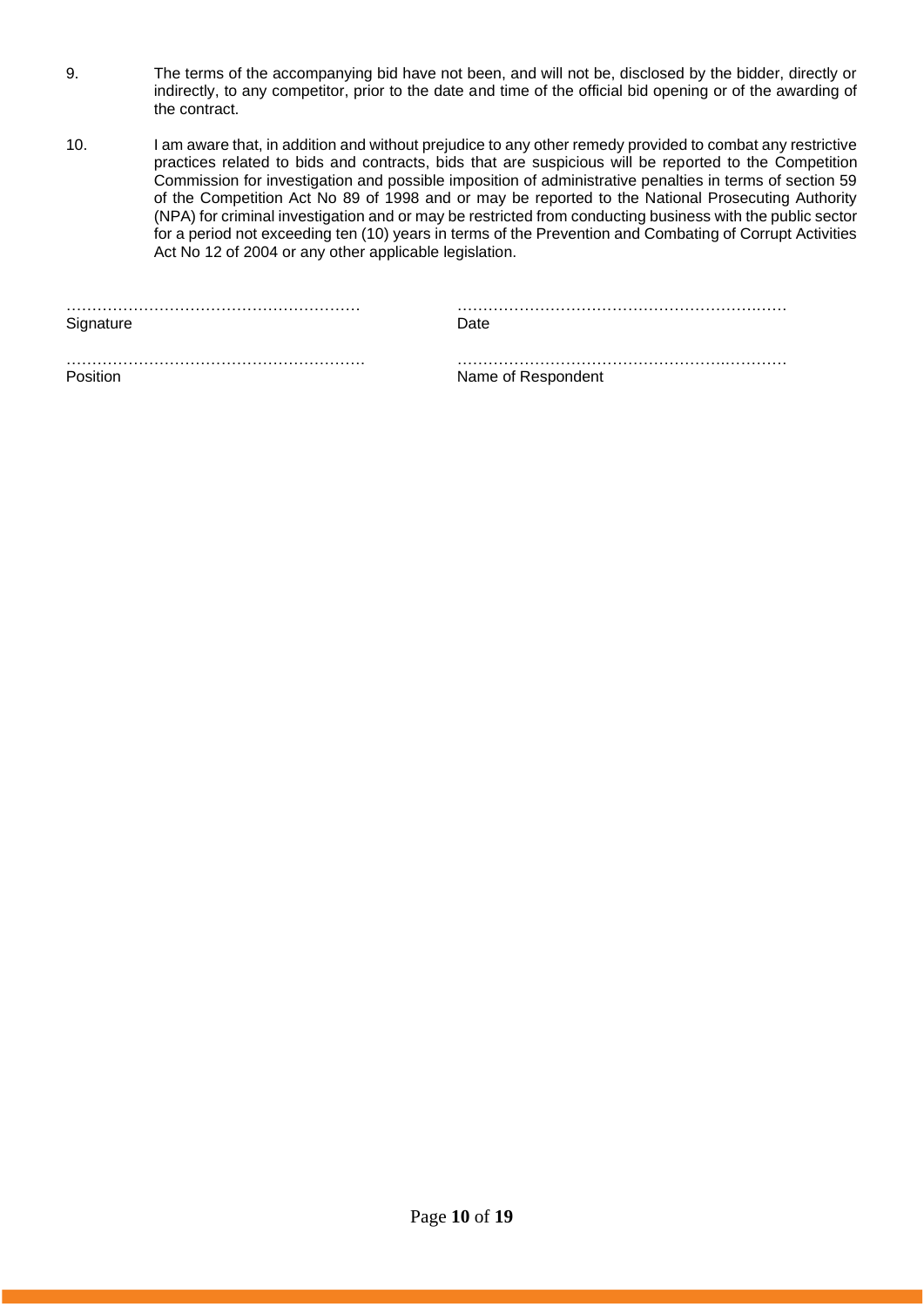# **PREFERENCE POINTS CLAIM FORM IN TERMS OF THE PREFERENTIAL PROCUREMENT REGULATIONS 2017**

### **NB: BEFORE COMPLETING THIS FORM, BIDDERS MUST STUDY THE GENERAL CONDITIONS, DEFINITIONS AND DIRECTIVES APPLICABLE IN RESPECT OF B-BBEE, AS PRESCRIBED IN THE PREFERENTIAL PROCUREMENT REGULATIONS, 2017.**

### **1. GENERAL CONDITIONS**

- 1.1 The following preference point systems are applicable to all bids:
	- the 80/20 system for requirements with a Rand value of up to R50 000 000 (all applicable taxes included); and
	- the 90/10 system for requirements with a Rand value above R50 000 000 (all applicable taxes included).
- 1.2 The value of this bid is estimated to not exceed R50 000 000 (all applicable taxes included) and therefore the 80/20 preference point system shall be applicable;
- 1.3 Points for this bid shall be awarded for:
	- (a) Price; and
	- (b) B-BBEE Status Level of Contributor.
- 1.4 The maximum points for this bid are allocated as follows:

|                                                   | <b>POINTS</b> |
|---------------------------------------------------|---------------|
| <b>PRICE</b>                                      | 80            |
| <b>B-BBEE Status Level of Contributor</b>         | 20            |
| Total points for Price and B-BBEE must not exceed | 100           |

- 1.5 Failure on the part of a bidder to submit proof of B-BBEE Status level of contributor together with the bid, will be interpreted to mean that preference points for B-BBEE status level of contribution are not claimed.
- 1.6 The purchaser reserves the right to require of a bidder, either before a bid is adjudicated or at any time subsequently, to substantiate any claim in regard to preferences, in any manner required by the purchaser.

### **2. DEFINITIONS**

- (a) **"B-BBEE"** means broad-based black economic empowerment as defined in section 1 of the Broad-Based Black Economic Empowerment Act;
- (b) "**B-BBEE status level of contributor"** means the B-BBEE status of an entity in terms of a code of good practice on black economic empowerment, issued in terms of section 9(1) of the Broad-Based Black Economic Empowerment Act;
- (c) **"bid"** means a written offer in a prescribed or stipulated form in response to an invitation by an organ of state for the provision of goods or services, through price quotations, advertised competitive bidding processes or proposals;
- (d) **"Broad-Based Black Economic Empowerment Act"** means the Broad-Based Black Economic Empowerment Act, 2003 (Act No. 53 of 2003);
- (e) **"EME"** means an Exempted Micro Enterprise in terms of a code of good practice on black economic empowerment issued in terms of section 9 (1) of the Broad-Based Black Economic Empowerment Act;
- (f) **"functionality"** means the ability of a tenderer to provide goods or services in accordance with specifications as set out in the tender documents.
- (g) **"prices"** includes all applicable taxes less all unconditional discounts;
- (h) **"proof of B-BBEE status level of contributor"** means:
	- 1) B-BBEE Status level certificate issued by an authorized body or person;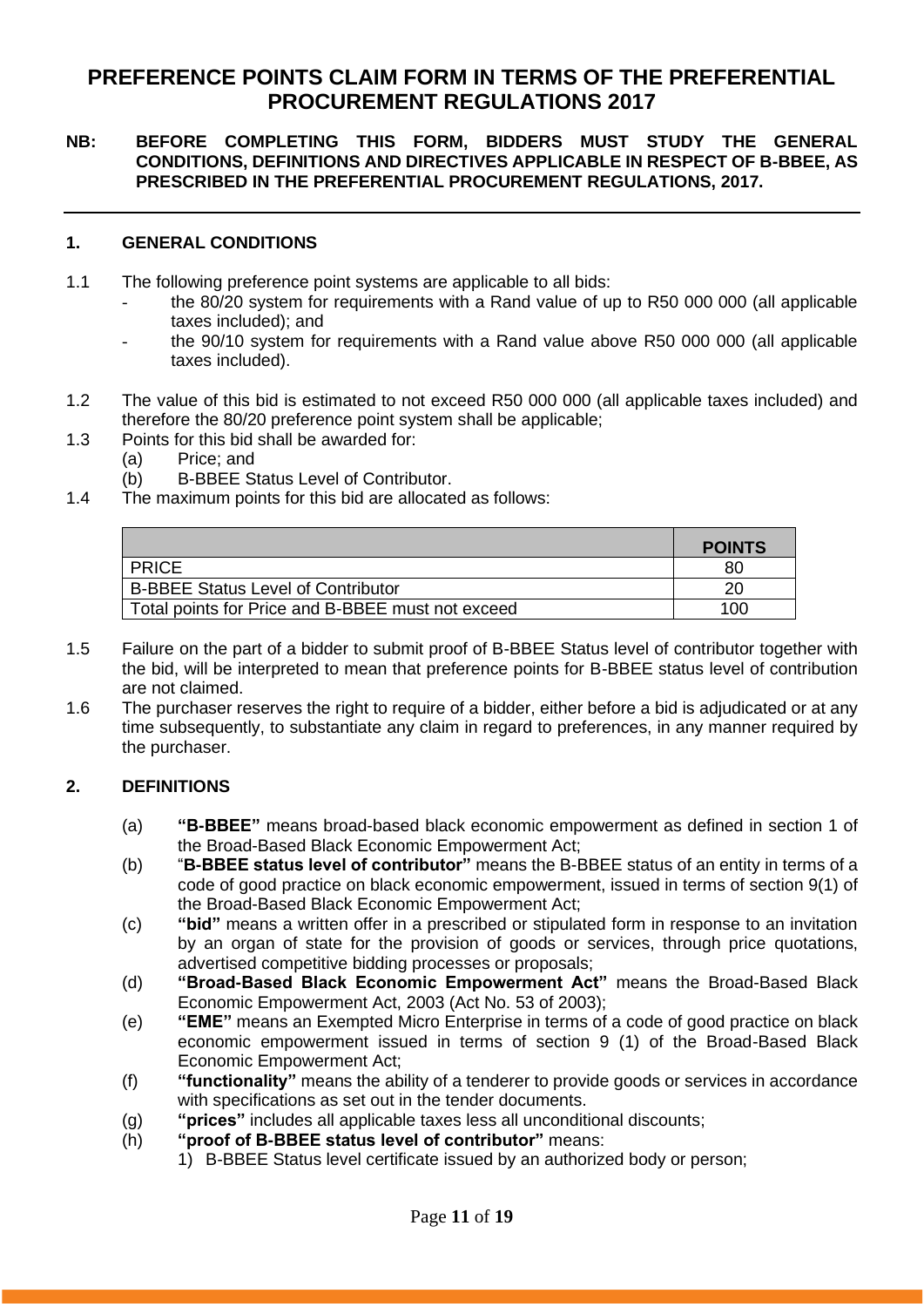- 2) A sworn affidavit as prescribed by the B-BBEE Codes of Good Practice;
- 3) Any other requirement prescribed in terms of the B-BBEE Act;
- (i) **"QSE"** means a qualifying small business enterprise in terms of a code of good practice on black economic empowerment issued in terms of section 9 (1) of the Broad-Based Black Economic Empowerment Act;
- *(j)* **"rand value"** means the total estimated value of a contract in Rand, calculated at the time of bid invitation, and includes all applicable taxes;

### **3. POINTS AWARDED FOR PRICE**

### **3.1 THE 80/20 OR 90/10 PREFERENCE POINT SYSTEMS**

A maximum of 80 or 90 points is allocated for price on the following basis:

$$
\begin{array}{c}\n80/20 \\
\end{array}
$$

$$
Ps = 80 \left( 1 - \frac{Pt - P \min}{P \min} \right)
$$

Where

Ps = Points scored for price of bid under consideration

Pt = Price of bid under consideration

Pmin = Price of lowest acceptable bid

# **4. POINTS AWARDED FOR B-BBEE STATUS LEVEL OF CONTRIBUTOR**

4.1 In terms of Regulation 6 (2) and 7 (2) of the Preferential Procurement Regulations, preference points must be awarded to a bidder for attaining the B-BBEE status level of contribution in accordance with the table below:

| <b>B-BBEE Status Level of Contributor</b> | <b>Number of points</b><br>(90/10 system) | <b>Number</b> of points<br>(80/20 system) |
|-------------------------------------------|-------------------------------------------|-------------------------------------------|
|                                           | 10                                        | 20                                        |
|                                           |                                           | 18                                        |
|                                           |                                           | 14                                        |
|                                           |                                           | 12                                        |
|                                           |                                           |                                           |
|                                           |                                           |                                           |
|                                           |                                           |                                           |
|                                           |                                           |                                           |
| Non-compliant contributor                 |                                           |                                           |

### **5. BID DECLARATION**

5.1 Bidders who claim points in respect of B-BBEE Status Level of Contribution must complete the following:

### **6. B-BBEE STATUS LEVEL OF CONTRIBUTOR CLAIMED IN TERMS OF PARAGRAPHS 1.4 AND 4.1**

6.1 B-BBEE Status Level of Contributor: = ………….…… (maximum of 10 or 20 points) (Points claimed in respect of paragraph 6.1 must be in accordance with the table reflected in paragraph 4.1 and must be substantiated by relevant proof of B-BBEE status level of contributor.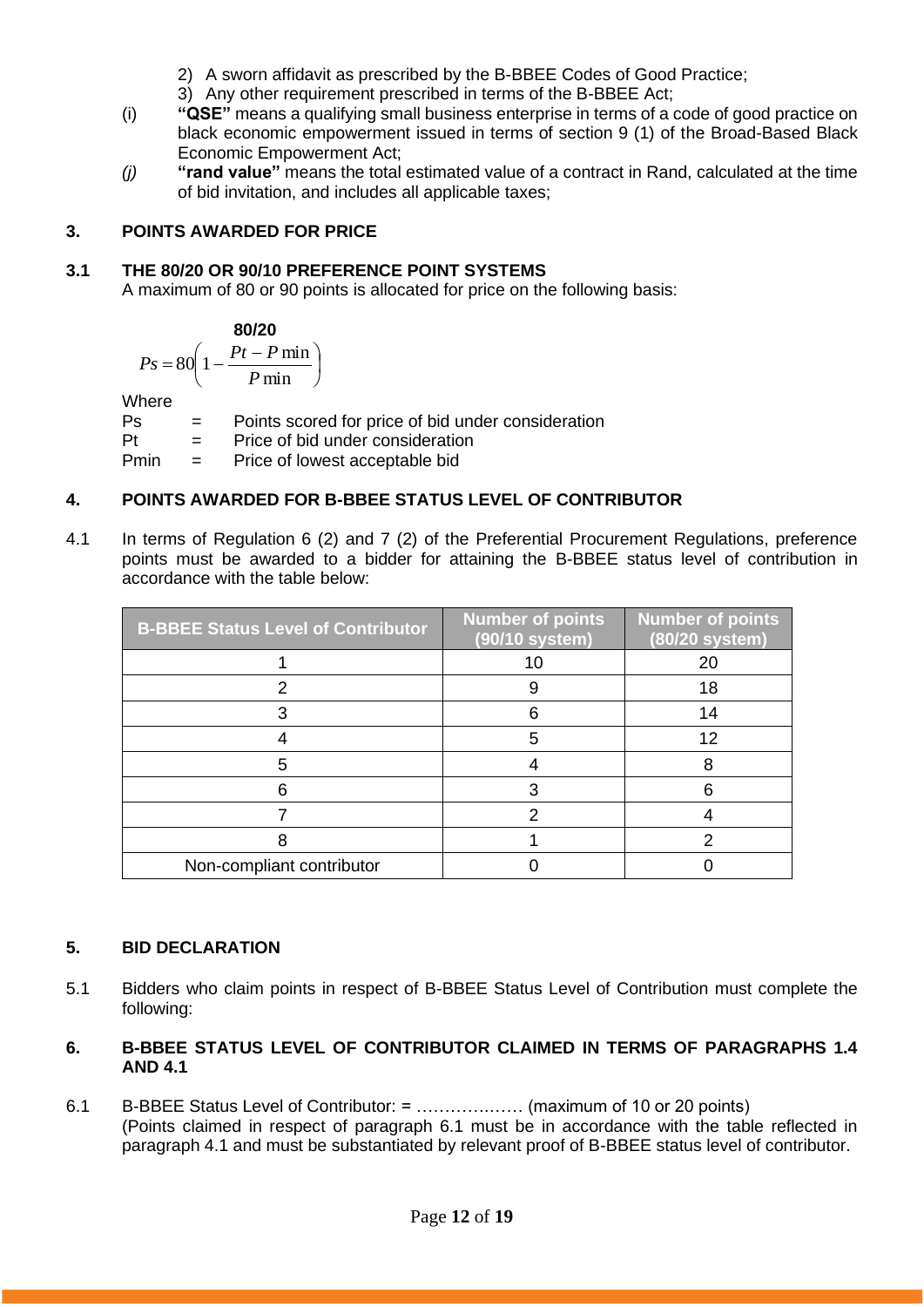# **7. SUB-CONTRACTING**<br>**7.1** Will any portion of the

Will any portion of the contract be sub-contracted?

#### **(***Tick applicable box***)**  $\nabla$ FS  $\nabla$

| If<br>wes indicate. |  |
|---------------------|--|

- 7.1.1 If  $\frac{1}{i}$ i) What percentage of the contract will be subcontracted? ............….…………%
	- ii) The name of the sub-contractor …………………..………….…………………….
	- iii) The B-BBEE status level of the sub-contractor .................................…………..
	- iv) Whether the sub-contractor is an EME or QS

*(Tick applicable box***)**

YES NO

v) Specify, by ticking the appropriate box, if subcontracting with an enterprise in terms of the Preferential Procurement Regulations,2017:

| <b>Black people</b><br>Black people who are youth<br>Black people who are women<br>Black people with disabilities<br>Black people living in rural or underdeveloped areas or townships<br>Cooperative owned by black people<br>Black people who are military veterans<br><b>OR</b> | Designated Group: An EME or QSE which is at last 51%<br>owned by: | <b>EME</b> | <b>QSE</b> |
|------------------------------------------------------------------------------------------------------------------------------------------------------------------------------------------------------------------------------------------------------------------------------------|-------------------------------------------------------------------|------------|------------|
|                                                                                                                                                                                                                                                                                    |                                                                   |            |            |
|                                                                                                                                                                                                                                                                                    |                                                                   |            |            |
|                                                                                                                                                                                                                                                                                    |                                                                   |            |            |
|                                                                                                                                                                                                                                                                                    |                                                                   |            |            |
|                                                                                                                                                                                                                                                                                    |                                                                   |            |            |
|                                                                                                                                                                                                                                                                                    |                                                                   |            |            |
|                                                                                                                                                                                                                                                                                    |                                                                   |            |            |
|                                                                                                                                                                                                                                                                                    |                                                                   |            |            |
|                                                                                                                                                                                                                                                                                    | Any EME                                                           |            |            |
| Any QSE                                                                                                                                                                                                                                                                            |                                                                   |            |            |

# 8. **DECLARATION WITH REGARD TO COMPANY/FIRM**

- 8.1 Name of company/firm: ….……………………………………………………………….
- 8.2 VAT registration number: …..……………………………….……………………………
- 8.3 Company registration number: ……….……..…………….…………………………….
- 8.4 TYPE OF COMPANY/ FIRM

# **(***Tick applicable box***)**

- Partnership/ Joint Venture/ Consortium
- One person business/ sole propriety
- Close corporation
- Company
- (Pty) Limited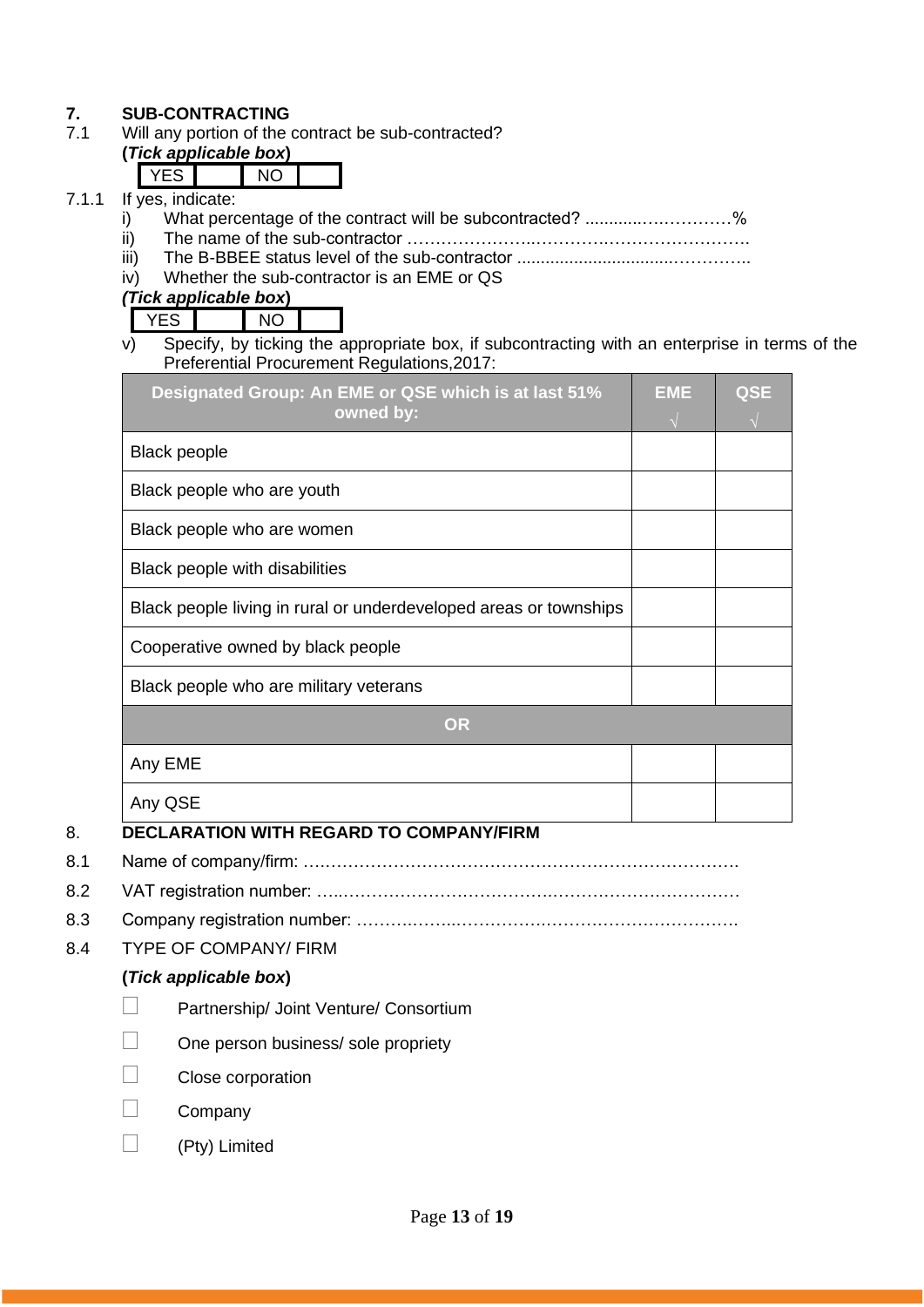8.5 DESCRIBE PRINCIPAL BUSINESS ACTIVITIES

………………………………………………………………………………………………

………………………………………………………………………………………………

………………………………………………………………………………………………

#### 8.6 COMPANY CLASSIFICATION **(***Tick applicable box***)**

- Manufacturer
- $\Box$  Supplier
- $\Box$  Professional service provider
- $\Box$  Other service providers, e.g. transporter, etc.
- 8.7 Total number of years the company/firm has been in business: …..…….……..……………
- 8.8 I/ we, the undersigned, who is / are duly authorised to do so on behalf of the company/firm, certify that the points claimed, based on the B-BBE status level of contributor indicated in paragraphs 1.4 and 6.1 of the foregoing certificate, qualifies the company/ firm for the preference(s) shown and I/ we acknowledge that:
	- i) The information furnished is true and correct;
	- ii) The preference points claimed are in accordance with the General Conditions as indicated in paragraph 1 of this form;
	- iii) In the event of a contract being awarded as a result of points claimed as shown in paragraphs 1.4 and 6.1, the contractor may be required to furnish documentary proof to the satisfaction of the purchaser that the claims are correct;
	- iv) If the B-BBEE status level of contributor has been claimed or obtained on a fraudulent basis or any of the conditions of contract have not been fulfilled, the purchaser may, in addition to any other remedy it may have –
		- (a) disqualify the person from the bidding process;
		- (b) recover costs, losses or damages it has incurred or suffered as a result of that person's conduct;
		- (c) cancel the contract and claim any damages which it has suffered as a result of having to make less favourable arrangements due to such cancellation;
		- (d) recommend that the bidder or contractor, its shareholders and directors, or only the shareholders and directors who acted on a fraudulent basis, be restricted by the National Treasury from obtaining business from any organ of state for a period not exceeding 10 years, after the *audi alteram partem* (hear the other side) rule has been applied; and
		- (e) forward the matter for criminal prosecution.

| <b>WITNESSES</b> |                            |
|------------------|----------------------------|
| $\mathbf{1}$ .   | SIGNATURE(S) OF BIDDERS(S) |
|                  | DATE:                      |
| 2.               |                            |
|                  |                            |
|                  |                            |
|                  |                            |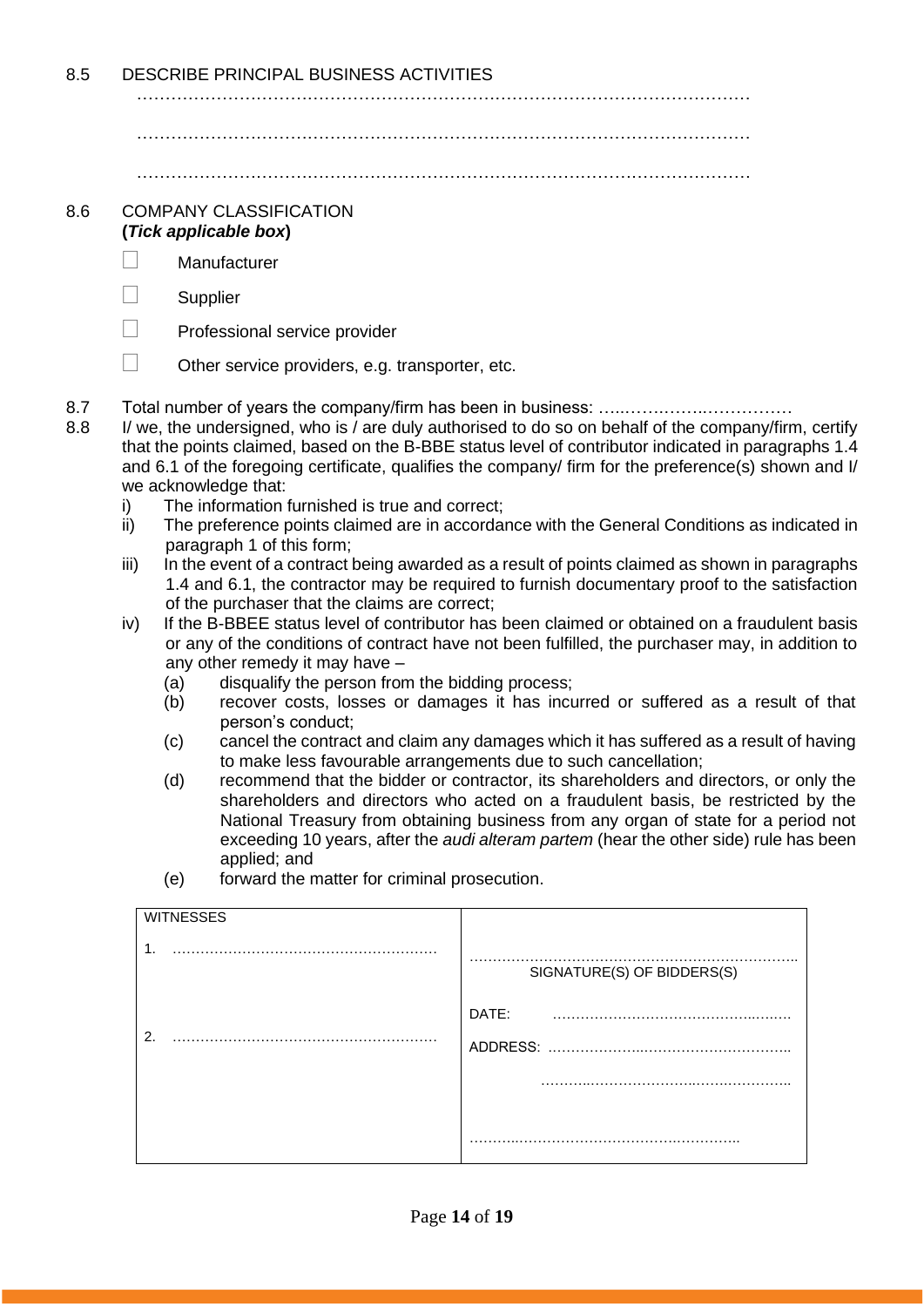### **DECLARATION CERTIFICATE FOR LOCAL PRODUCTION AND CONTENT FOR DESIGNATED SECTORS**

This Standard Bidding Document (SBD) must form part of all bids invited. It contains general information and serves as a declaration form for local content (local production and local content are used interchangeably).

Before completing this declaration, bidders must study the General Conditions, Definitions, Directives applicable in respect of Local Content as prescribed in the Preferential Procurement Regulations, 2011, the South African Bureau of Standards (SABS) approved technical specification number SATS 1286:2011 (Edition 1) and the Guidance on the Calculation of Local Content together with the Local Content Declaration Templates [Annex C (Local Content Declaration: Summary Schedule), D (Imported Content Declaration: Supporting Schedule to Annex C) and E (Local Content Declaration: Supporting Schedule to Annex C)].

### **1. General Conditions**

- 1.1. Preferential Procurement Regulations, 2011 (Regulation 9) makes provision for the promotion of local production and content.
- 1.2. Regulation 9.(1) prescribes that in the case of designated sectors, where in the award of bids local production and content is of critical importance, such bids must be advertised with the specific bidding condition that only locally produced goods, services or works or locally manufactured goods, with a stipulated minimum threshold for local production and content will be considered.
- 1.3. Where necessary, for bids referred to in paragraph 1.2 above, a two stage bidding process may be followed, where the first stage involves a minimum threshold for local production and content and the second stage price and B-BBEE.
- 1.4. A person awarded a contract in relation to a designated sector, may not sub-contract in such a manner that the local production and content of the overall value of the contract is reduced to below the stipulated minimum threshold.
- 1.5. The local content (LC) expressed as a percentage of the bid price must be calculated in accordance with the SABS approved technical specification number SATS 1286: 2011 as follows:

 $LC = [1 - x / y] * 100$ 

**Where** 

- x is the imported content in Rand
- y is the bid bid price in Rand excluding value added tax (VAT)

Prices referred to in the determination of x must be converted to Rand (ZAR) by using the exchange rate published by South African Reserve Bank (SARB) at 12:00 on the date of advertisement of the bid as indicated in paragraph 4.1 below.

### **The SABS approved technical specification number SATS 1286:2011 is accessible on http:/www.thedti.gov.za/industrial development/ip.jsp at no cost.**

- 1.6 A bid may be disqualified if  $-$ 
	- (a) this Declaration Certificate and the Annex C (Local Content Declaration: Summary Schedule) are not submitted as part of the bid documentation; and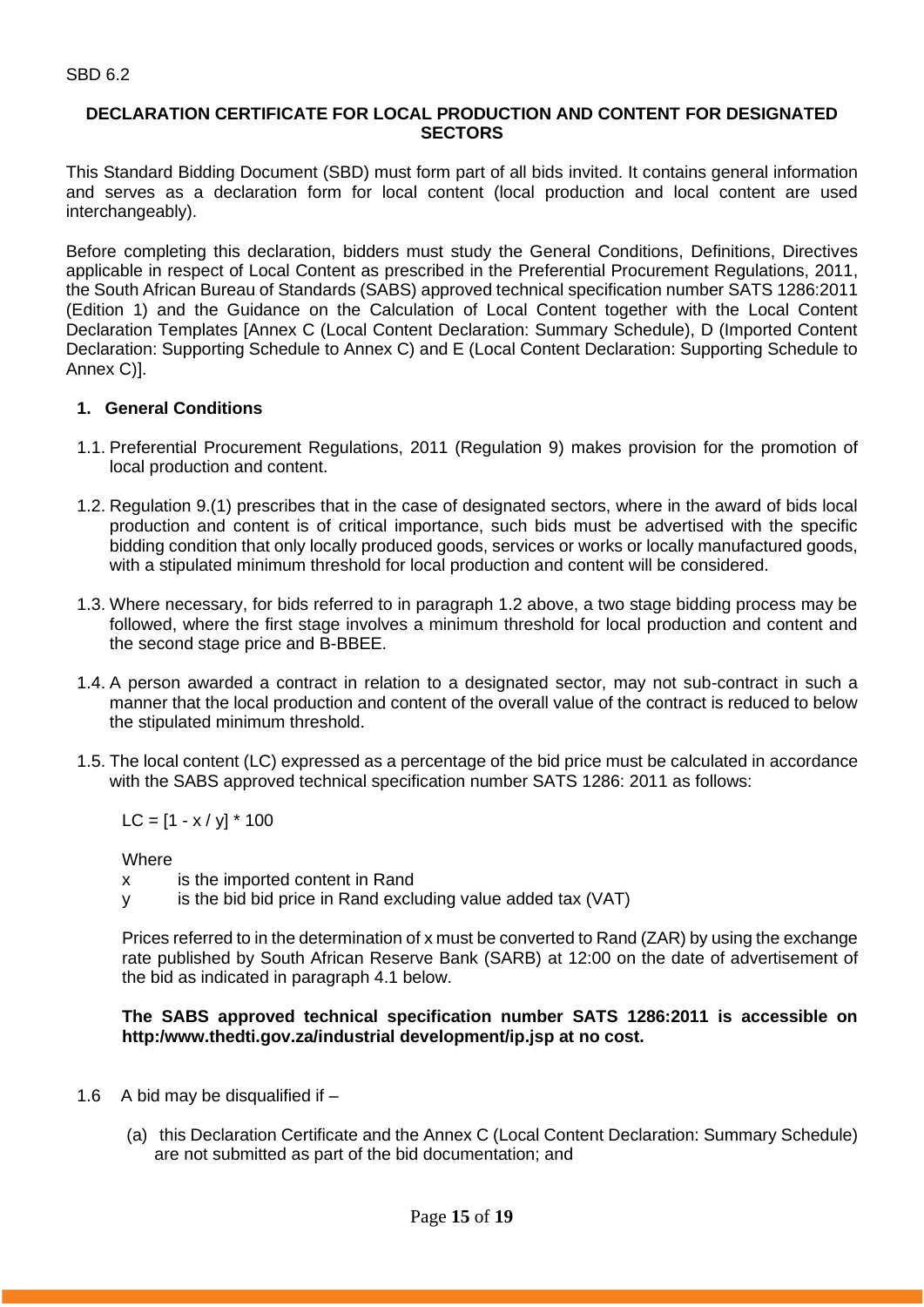(b) the bidder fails to declare that the Local Content Declaration Templates (Annex C, D and E) have been audited and certified as correct.

### **2. Definitions**

- 2.1. **"bid"** includes written price quotations, advertised competitive bids or proposals;
- 2.2. **"bid price"** price offered by the bidder, excluding value added tax (VAT);
- 2.3. **"contract"** means the agreement that results from the acceptance of a bid by an organ of state;
- 2.4. **"designated sector"** means a sector, sub-sector or industry that has been designated by the Department of Trade and Industry in line with national development and industrial policies for local production, where only locally produced services, works or goods or locally manufactured goods meet the stipulated minimum threshold for local production and content;
- 2.5. **"duly sign"** means a Declaration Certificate for Local Content that has been signed by the Chief Financial Officer or other legally responsible person nominated in writing by the Chief Executive, or senior member / person with management responsibility(close corporation, partnership or individual).
- 2.6. **"imported content"** means that portion of the bid price represented by the cost of components, parts or materials which have been or are still to be imported (whether by the supplier or its subcontractors) and which costs are inclusive of the costs abroad (this includes labour or intellectual property costs), plus freight and other direct importation costs, such as landing costs, dock duties, import duty, sales duty or other similar tax or duty at the South African port of entry;
- 2.7. **"local content"** means that portion of the bid price which is not included in the imported content, provided that local manufacture does take place;
- 2.8. **"stipulated minimum threshold"** means that portion of local production and content as determined by the Department of Trade and Industry; and
- 2.9. **"sub-contract"** means the primary contractor's assigning, leasing, making out work to, or employing another person to support such primary contractor in the execution of part of a project in terms of the contract.
- **3. The stipulated minimum threshold(s) for local production and content (refer to Annex A of SATS 1286:2011) for this bid is/are as follows:**

| Description of services, works or goods | Stipulated minimum threshold |
|-----------------------------------------|------------------------------|
|                                         | %                            |
|                                         | %                            |
|                                         | %                            |

4. Does any portion of the services, works or goods offered have any imported content?

(*Tick applicable box*)

| - | . |  |
|---|---|--|

4.1 If yes, the rate(s) of exchange to be used in this bid to calculate the local content as prescribed in paragraph 1.5 of the general conditions must be the rate(s) published by SARB for the specific currency at 12:00 on the date of advertisement of the bid.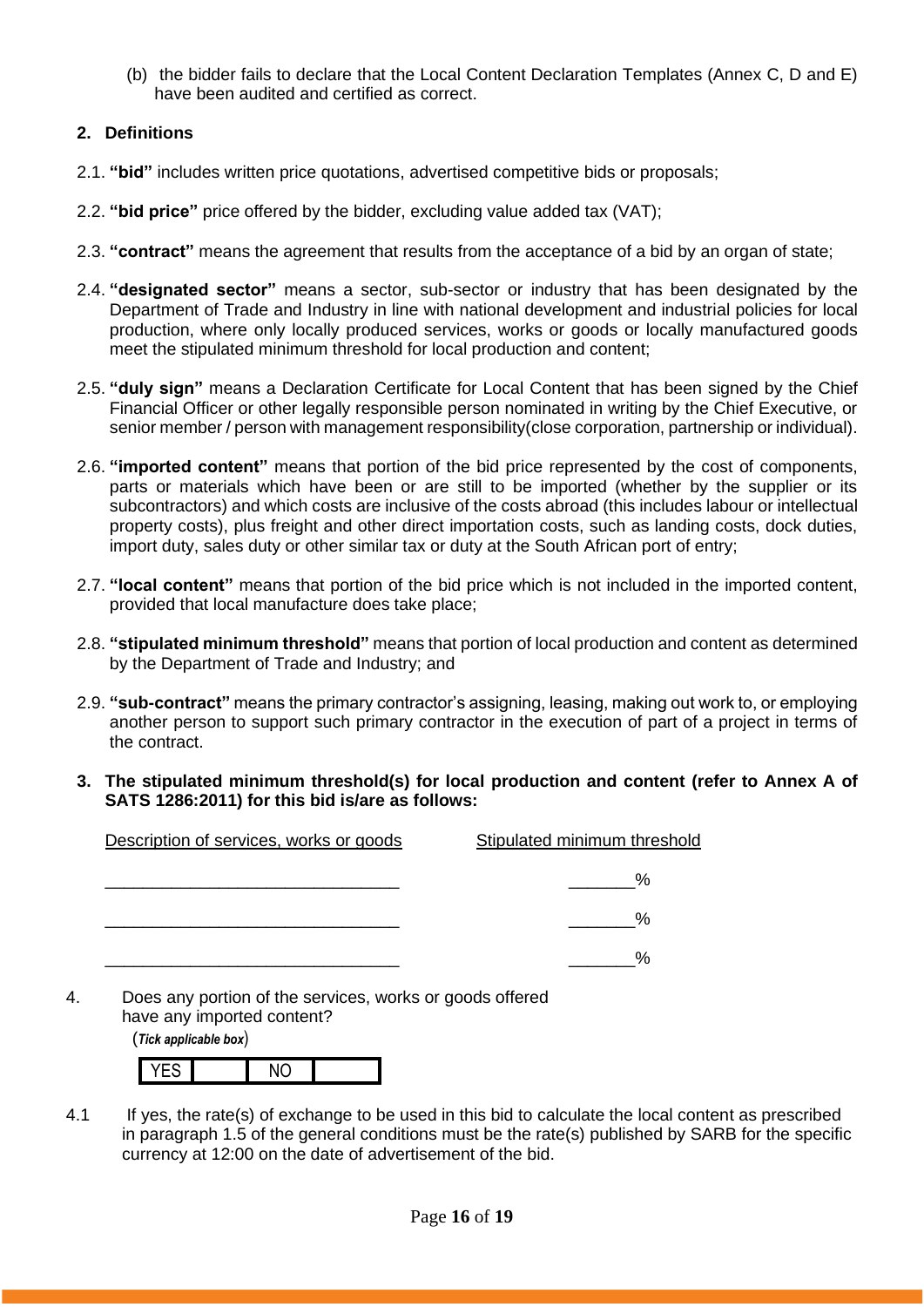The relevant rates of exchange information is accessible on [www.reservebank.co.za](http://www.reservebank.co.za/)**.**

Indicate the rate(s) of exchange against the appropriate currency in the table below (refer to Annex A of SATS 1286:2011):

| <b>Currency</b>       | <b>Rates of exchange</b> |
|-----------------------|--------------------------|
| <b>US Dollar</b>      |                          |
| <b>Pound Sterling</b> |                          |
| Euro                  |                          |
| Yen                   |                          |
| Other                 |                          |

NB: Bidders must submit proof of the SARB rate (s) of exchange used.

5. Were the Local Content Declaration Templates (Annex C, D and E) audited and certified as correct?

(*Tick applicable box*)



- 5.1. If yes, provide the following particulars:
	- (a) Full name of auditor: ………………………………………………………
	- (b) Practice number: ………………………………………………………………………..
	- (c) Telephone and cell number: ……………………………………………………………….
	- (d) Email address: ………………………………………………………………………..

(Documentary proof regarding the declaration will, when required, be submitted to the satisfaction of the Accounting Officer / Accounting Authority)

6. Where, after the award of a bid, challenges are experienced in meeting the stipulated minimum threshold for local content the dti must be informed accordingly in order for the dti to verify and in consultation with the AO/AA provide directives in this regard.

### **LOCAL CONTENT DECLARATION (REFER TO ANNEX B OF SATS 1286:2011)**

**LOCAL CONTENT DECLARATION BY CHIEF FINANCIAL OFFICER OR OTHER LEGALLY RESPONSIBLE PERSON NOMINATED IN WRITING BY THE CHIEF EXECUTIVE OR SENIOR MEMBER/PERSON WITH MANAGEMENT RESPONSIBILITY (CLOSE CORPORATION, PARTNERSHIP OR INDIVIDUAL)** 

**IN RESPECT OF BID NO.** .................................................................................

**ISSUED BY:** (Procurement Authority / Name of Institution):

......................................................................................................................... NB

1 The obligation to complete, duly sign and submit this declaration cannot be transferred to an external authorized representative, auditor or any other third party acting on behalf of the bidder.

2 Guidance on the Calculation of Local Content together with Local Content Declaration Templates (Annex C, D and E) is accessible on [http://www.thdti.gov.za/industrial](http://www.thdti.gov.za/industrial%20development/ip.jsp)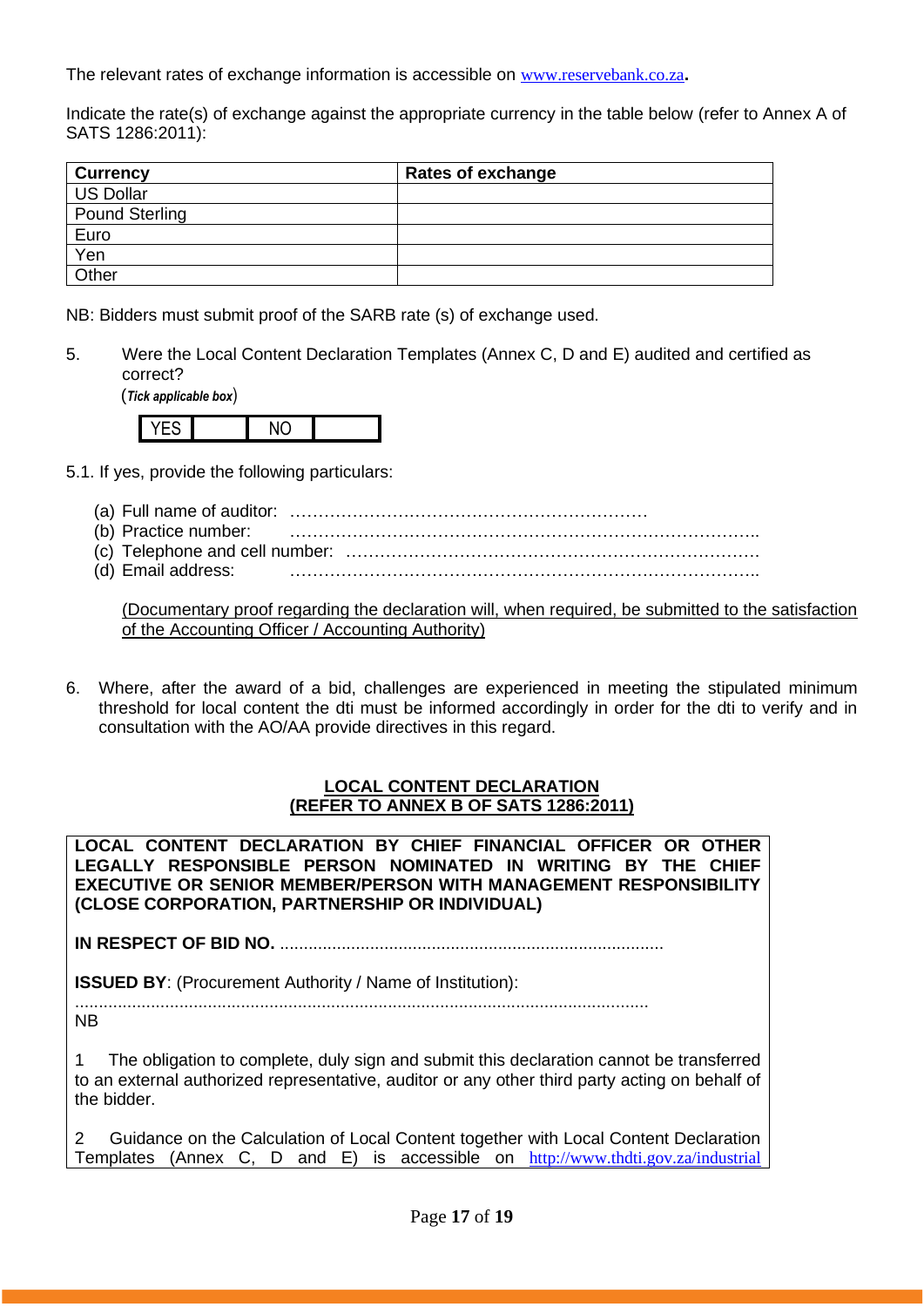[development/ip.jsp](http://www.thdti.gov.za/industrial%20development/ip.jsp). Bidders should first complete Declaration D. After completing Declaration D, bidders should complete Declaration E and then consolidate the information on Declaration C. **Declaration C should be submitted with the bid documentation at the closing date and time of the bid in order to substantiate the declaration made in paragraph (c) below.** Declarations D and E should be kept by the bidders for verification purposes for a period of at least 5 years. The successful bidder is required to continuously update Declarations C, D and E with the actual values for the duration of the contract.

| entity), the following: |  |
|-------------------------|--|

(a) The facts contained herein are within my own personal knowledge.

- (b) I have satisfied myself that:
	- (i) the goods/services/works to be delivered in terms of the above-specified bid comply with the minimum local content requirements as specified in the bid, and as measured in terms of SATS 1286:2011; and
	- (ii) the declaration templates have been audited and certified to be correct.

(c) The local content percentage (%) indicated below has been calculated using the formula given in clause 3 of SATS 1286:2011, the rates of exchange indicated in paragraph 4.1 above and the information contained in Declaration D and E which has been consolidated in Declaration C:

| Bid price, excluding VAT (y)                                       | R |
|--------------------------------------------------------------------|---|
| Imported content (x), as calculated in terms of SATS 1286:2011     | R |
| Stipulated minimum threshold for local content (paragraph 3 above) |   |
| Local content %, as calculated in terms of SATS 1286:2011          |   |

**If the bid is for more than one product, the local content percentages for each product contained in Declaration C shall be used instead of the table above.** 

**The local content percentages for each product has been calculated using the formula given in clause 3 of SATS 1286:2011, the rates of exchange indicated in paragraph 4.1 above and the information contained in Declaration D and E.**

(d) I accept that the Procurement Authority / Institution has the right to request that the local content be verified in terms of the requirements of SATS 1286:2011.

(e) I understand that the awarding of the bid is dependent on the accuracy of the information furnished in this application. I also understand that the submission of incorrect data, or data that are not verifiable as described in SATS 1286:2011, may result in the Procurement Authority / Institution imposing any or all of the remedies as provided for in Regulation 13 of the Preferential Procurement Regulations, 2011 promulgated under the Preferential Policy Framework Act (PPPFA), 2000 (Act No. 5 of 2000).

| <b>SIGNATURE:</b>    | <b>DATE:</b> |
|----------------------|--------------|
| <b>WITNESS No. 1</b> | <b>DATE:</b> |
| <b>WITNESS No. 2</b> | <b>DATE:</b> |